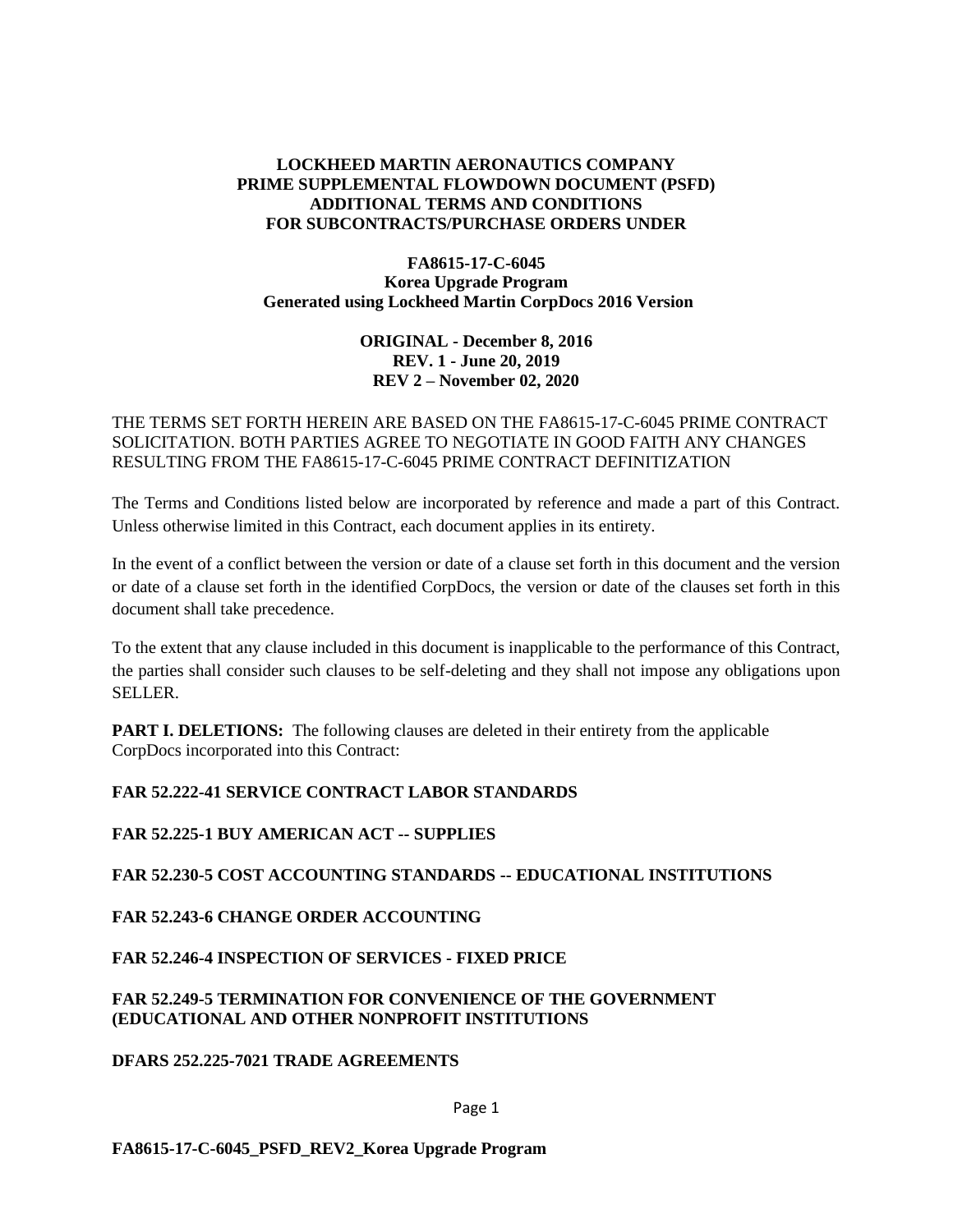# **PART II. MODIFICATIONS**

**FAR 52.215-12 SUBCONTRACTOR CERTIFIED COST OR PRICING DATA (DEVIATION 2018-O0015) (May 2018)** (Not applicable to Commercial Items as defined in FAR 2.101. Applies if this contract exceeds the threshold for submission of certified cost or pricing data at FAR 15.403-4 and is not otherwise exempt from the requirement to provide cost or pricing data.)

**FAR 52.219-9 SMALL BUSINESS SUBCONTRACTING PLAN (AUG 2018)** (Applies if this Contract exceeds \$700,000.) (Does not apply if SELLER is a small business concern. "Contracting Officer" means "Lockheed Martin" in paragraph (c). SELLER's subcontracting plan is incorporated herein by reference.)

**FAR 52.222-EMPLOYMENT REPORTS ON VETERNS (FEB 2016)** (Applies if this Contract is valued at or above \$150,000.)

**FAR 52.225-5 TRADE AGREEMENTS (FEB 2016)** (Applicable if the Work contains other than domestic components as defined by this clause.)

**FAR 52.230-2 COST ACCOUNTING STANDARDS (DEVIATION 2018-O0015) (May 2018)** (Not applicable to Commercial Items as defined in FAR 2.101. Applies when the contract states that it is subject to full CAS coverage. "United States" means "United States or Lockheed Martin." Paragraph (b) is deleted. The following is added as a new paragraph (e): "Seller shall communicate and otherwise deal directly with the cognizant Contracting Officer to the extent practicable and permissible as to all matters relating to Cost Accounting Standards. Seller shall provide Lockheed Martin with copies of all communications concerning CAS between and the Contracting Officer if such are relevant to this contract; provided however, Seller shall not be required to disclose to Lockheed Martin such communications containing information which is privileged and confidential to Seller.")

# **FAR 52.244-6 SUBCONTRACTS FOR COMMERCIAL ITEMS (SEP 2016)**

**DFARS 252.225-7013 DUTY-FREE ENTRY (May 2016)** (In paragraph (c), "Government" and "Contracting Officer" means "Lockheed Martin." The prime contract number and identity of the Contracting Officer are contained elsewhere in this contract. If this information is not available, contact Lockheed Martin's procurement representative.)

**PART III. ADDITIONS:** The following FAR, DFARS, and other agency clauses are incorporated into this Contract in addition to those set out in the applicable CorpDocs:

## **FAR 52.203-15 WHISLEBLOWER PROTECTIONS UNDER THE AMERICAN RECOVERY AND REINVESTMENT ACT OF 2009 (JUNE 2010)**

**FAR 52.203-16 PREVENTING PERSONAL CONFLICTS OF INTEREST (DEC 2011)** (Does not apply to Commercial Items as defined in FAR 2.101).

**FAR 52.222-55 MINIMUM WAGES UNDER EXECUTIVE ORDER 13658 (DEC 2015)** (Applies if this Contract is subject to the Service Contract Labor Standards statute or the Wage Rate Requirements (Construction) statute, and are to be performed in whole or in part in the United States. "Contracting Officer" means "Lockheed Martin.")

Page 2

# **FA8615-17-C-6045\_PSFD\_REV2\_Korea Upgrade Program**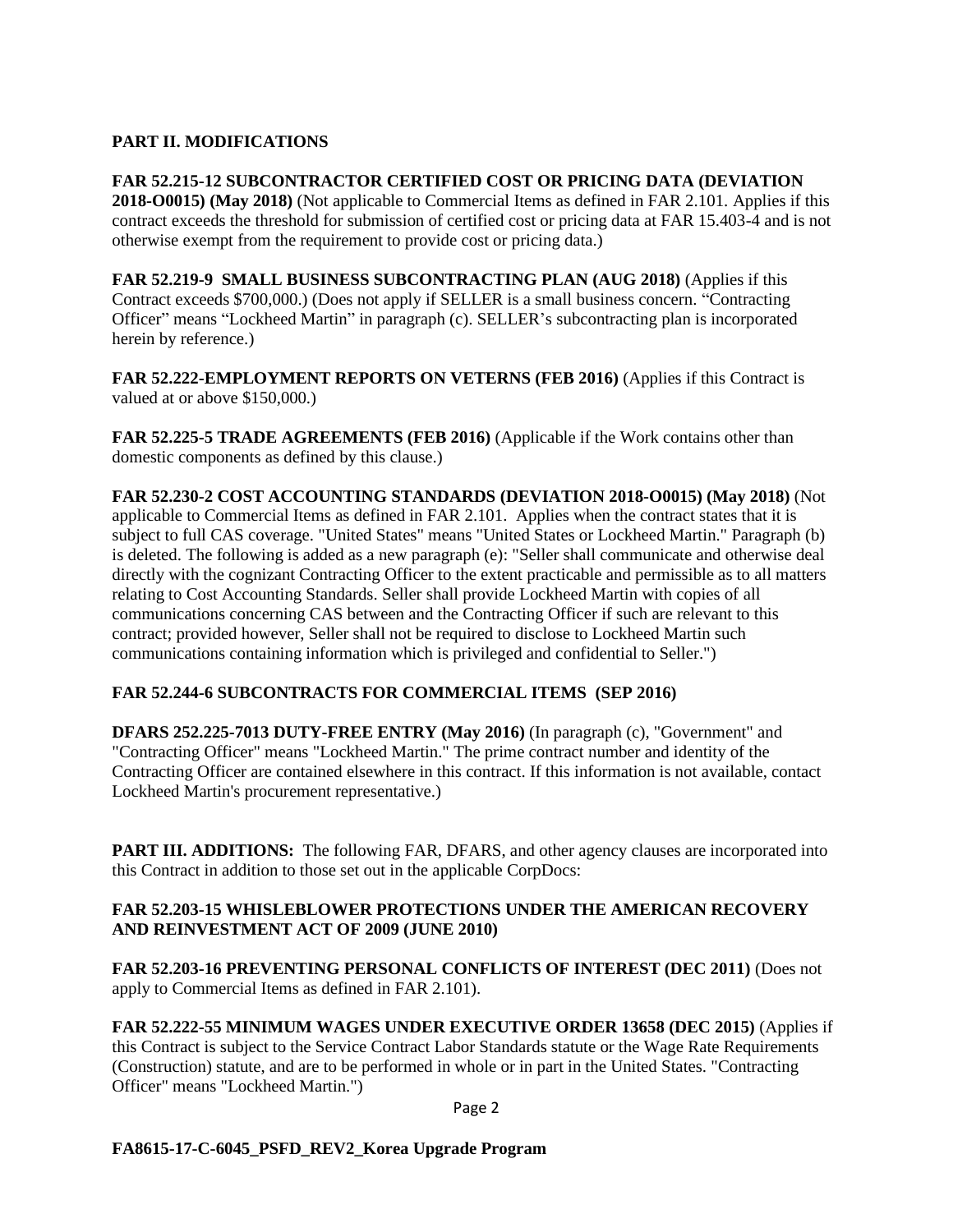**FAR 52.222-99 ESTABLISHING A MINIMUM WAGE FOR CONTRACTORS (DEVIATION 2014-O0017) (JUNE 2014)** ("Contracting Officer" means "Lockheed Martin.")

## **FAR 52.225-3 Taxes – BUY AMERICAN – FREE TRADE AGREEMENTS – ISRAELI TRADE ACT (MAY 2014)**

**FAR 52.228-3 WORKERS' COMPENSATION INSURANCE (DEFENSE BASE ACT) (JUL 2014)** (Applies if Seller will perform work subject to the Defense Base Act 42 U.S.C. 1651 et seq.)

## **FAR 52.249-3 TERMINATION FOR CONVENIENCE OF THE GOVERNMENT (DISMANTLING, DEMOLITION, OR REMOVAL OF IMPROVEMENTS) (APR 2012)**

("Government" and "Contracting Officer" mean "Lockheed Martin" except in paragraph (n) where "Government" means "Lockheed Martin and the Government" and "Contracting Officer" means "Lockheed Martin or the Contracting Officer." In paragraph (c) "120 days" is changed to "60 days." In paragraph (d) "15 days" is changed to "30 days," and "45 days" is changed to "60 days." In paragraph (e) "1 year" is changed to "six months." In paragraph (l) "90 days" is changed to "45 days." Paragraph (j) is deleted. Settlements and payments under this clause may be subject to the approval of the Contracting Officer. Does not apply to Commercial Items as defined in FAR 2.101).

### **DFARS 252.225-7001 BUY AMERICAN AND BALANCE OF PAYMENTS PROGRAM (NOV 2014) ALTERNATE I (NOV 2014)**

**DFARS 252.225-7027 RESTRICTION ON CONTINGENT FEES FOR FOREIGN MILITARY SALES (APR 2003)** (The reference to the clause in paragraph (a) means FAR 52.203-5. The blank in paragraph (b)(1) is completed with "any Government." Subparagraph (b)(2) is deleted.)

**DFARS 252.225-7028 EXCLUSIONARY POLOCIES AND PRACTICES OF FOREIGN GOVERNMENTS (APR 2003)** (Does not apply to Commercial Items as defined in FAR 2.101).

**DFARS 252.225-7040 (OCT 2015) CONTRACTOR PERSONNEL SUPPORTING U.S. ARMED FORCES DEPLOYED OUTSIDE THE UNITED STATES** (Applies if Seller will deploy persons or otherwise provide support in the theater of operations to U.S. military forces deployed outside the United States. Communications with the Contracting Officer shall be made through Lockheed Martin.)

**DFARS 252.225-7047 EXPORTS BY APPROVED COMMUNITY MEMEBERS IN PERFORMANCE OF THE CONTRACT (JUN 2013)** (The blank in paragraph (b) is completed as follows \_\_TBD.)

**DFARS 252.228-7001 GROUND AND FLIGHT RISK (JUN 2010) (TAILORED)** (In paragraph  $(a)(1)(i)$  "this contract" means "the prime contract." The following is added at the beginning of the clause: "Communications between Seller and the Government shall be made through Lockheed Martin. Any equitable adjustment provided for this clause shall be implemented in this contract to the extent such adjustment is implemented in the prime contract." Subparagraphs  $(d)(2)(ii)$ ,  $(d)(3)(ii)$  and the last sentence of subparagraph (j)(2) are deleted. Paragraph (a)(6) is replaced in its entirety with the following: "(a)(6) "In the open" means located wholly outside of buildings on the Contractor's premises or other places described in the Schedule as being "in the open"and at any location on Contractor's premises except Building 4 and Building 8 and movement from Building 4 to Building 8. Government furnished aircraft shall be considered to be located "in the open" at all times while in the Contractor's possession, care,

Page 3